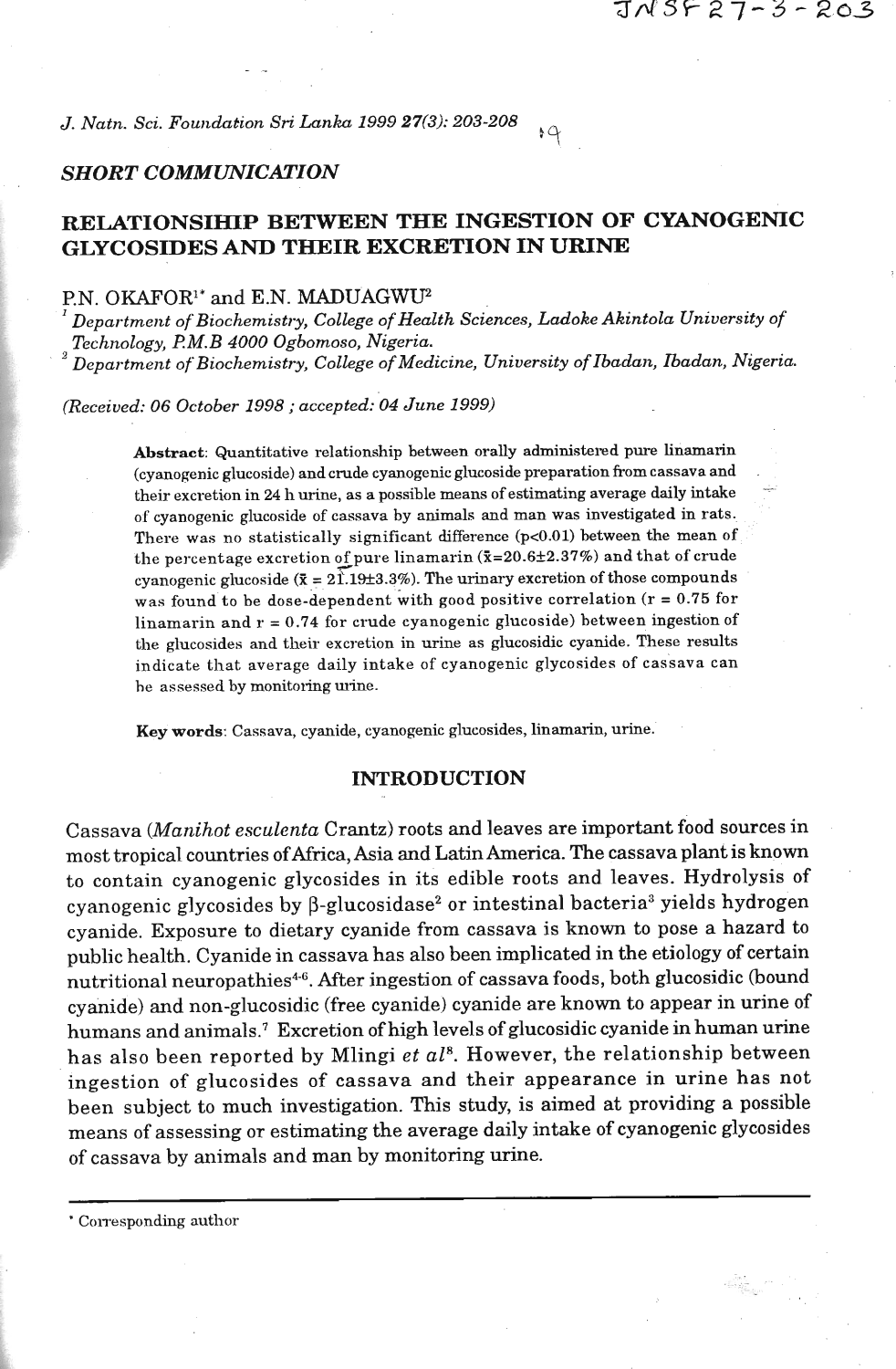#### **METHODS AND MATERIALS**

*Chemicals* : Pure Linamarin (m.p. 138.147, mollwt 247.2), Linamarase [EC. 3.2.1.211, bispyrazolone (G.P.R grade) 3-methyl-1-phenyl-5-pyrazolone (G.P.R grade), Chloramine T (G.P.R. grade) were all obtained from BDH Chemicals, U.K.

*Crude cyanogenic glucoside preparation* : An ethanol extract of cyanogenic glucosides of cassava was prepared in our laboratory according to the method of Nartey9. Cassava tissues (roots) were homogenised in hot 80% aqueous ethanol and the slurry obtained filtered. The filtrate was washed with hot aqueous ethanol and then evaporated to dryness in a rotary evaporator at 35°C. The residue was extracted with methanol, evaporated to dryness and re-extracted with hot ethylacetate which on working up gave a creamy solid product. The product was then separated into the glucosides and other compounds chromatographically.

Animals: Fifty four male albino rats of the Wistar strain (weighing 100g on the average) bred in our pre-clinical animal house were used. All the animals were kept at room temperature  $(27 \cdot 30^{\circ}C)$  and had free access to drinking water and their diets. The animals were acclimatized to their environment and diets before experimentation.

*Dosing of animals:* There were nine groups of rats each comprising six animals. Animals in group 1 were dosed with physiological saline and served as the control. Those in groups 2,3,4 and 5 were dosed with 1.0, 2.5, 5.0 and 7.5 mg linamarin/100g body weight by stomach incubation respectively. The animals in groups 6, 7, 8 and 9 were administered 1.0,2.5,5.0 and 7.5 mg of crude cyanogenic glucoside preparation from cassava as above.

*Collection of animal urine, blood and faeces for cyanide and thiocyanate determination* : Urine, blood samples and faecal matter of the dosed animals were collected after 24h and analysed for the presence of linamarin (bound or glucosidic cyanide), free (non-glucosidic) cyanide and thiocyanate by the methods of Cookel'', and Sorbo<sup>11</sup> respectively. An aliquot of  $0.1<sup>th</sup>$  of the urine diluted with orthophosphoric acid, or a filtered slurry of faeces in the acid  $(1:2w/v)$  was mixed with 0.4ml of 0.2M phosphate buffer pH 7.0 and incubated with O.lml of linamarase for 30min to give total cyanide. The enzyme reaction was stopped by adding 0.6ml of 0.2N NaOH and the cyanide present determined spectrophotometrically by making up the solution to 5ml with 2.8ml of 0.1M phosphate buffer pH 6.0 followed by addition of 0.2ml chloramine T and 0.8ml of pyridine/pyrazolone reagent. The blue colour developed was read at 620nm after 60 min. Samples incubated without addition of enzyme preparation gave the non-glucosidic cyanide content.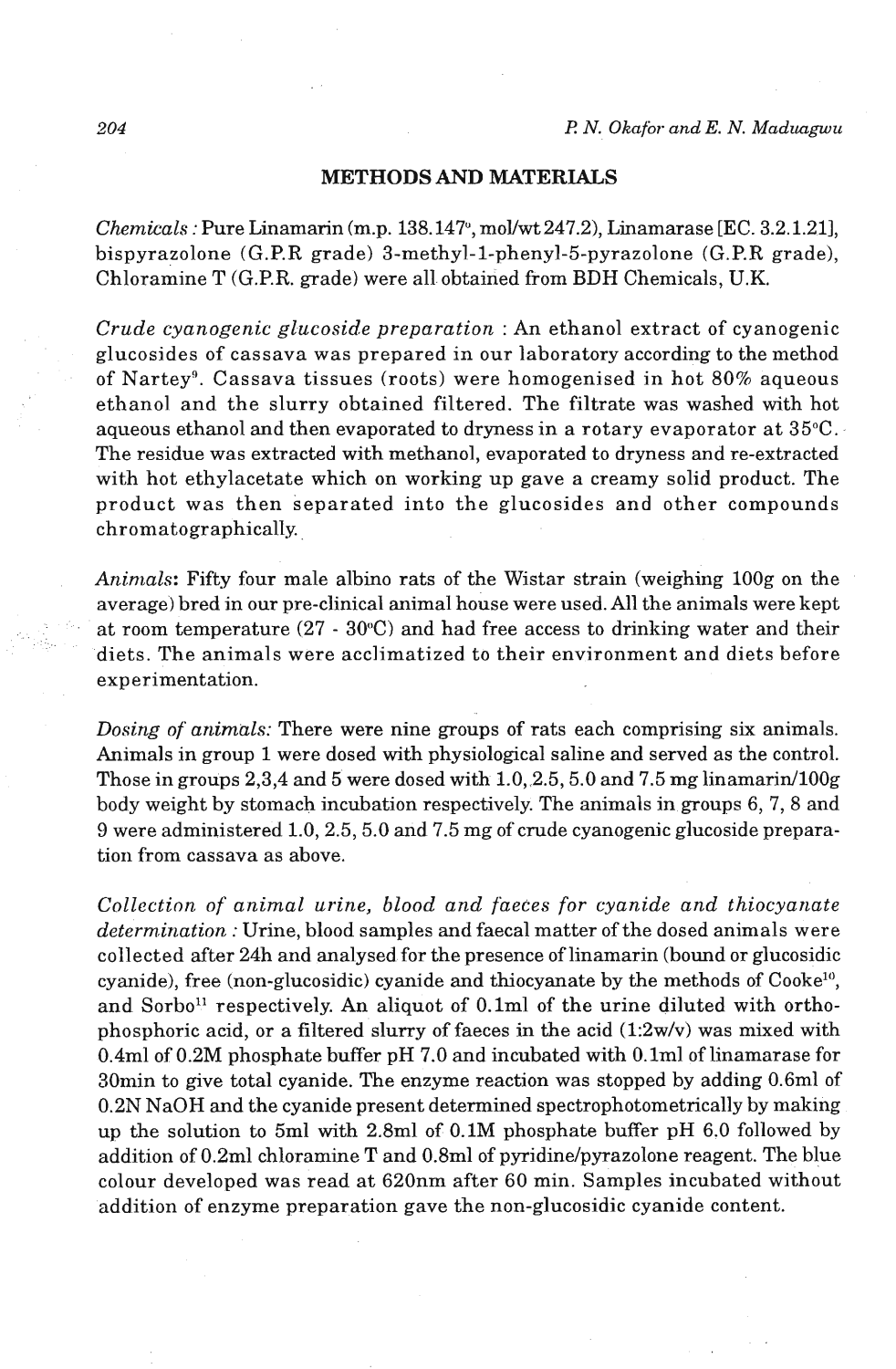### *Excretion of cyanogenic gluco.sides in urine* **205**

Before the animals were administered with pure linamarin and crude cy anogenic glucoside preparation from cassava, their urine samples and faeces were collected and analysed for the presence of glucosidic and non-glucosidic cyanide. Moreover, their diets were carefully checked for any ability to release HCN/CNfrom linamarin by incubating a portion of the diet along with linamarin **with** and without an active linamarase preparation from cassava. Only when the active linamarase was included in the incubation mixture preparation was there any detectable production of HCN. Prior to use, linamarin was assayed to ensure that it was free of hydrogen cyanide and is hydrolysable by  $\beta$ -glucosidase of cassava.

The percentage excretion of pure linamarin was calculated from the doses administered to the rats and the corresponding amounts that appear in their urine unmetabolised. Averages were taken from the amounts of the glucoside excreted by the animals in each group.

#### **RESULTS AND DISCUSSION**

Analysis of urine of test rats showed that, the administered linamarin and crude cyanogenic glucoside preparation were partially metabolized yielding free (non-glucosidic) cyanide and thiocyanate while certain proportions were excreted unchanged. All the rats in the test groups excreted glucosidic (bound) cyanide as shown in Table 1. From the table  $0.24 \pm 0.01$ -1.365 $\pm 0.05$ mg of the administered pure linamarin (representing  $18.2 - 24.3\%$ ;  $\bar{x} = 20.6 \pm 2.37\%$ ) appeared in 24h urine of rats unchanged, whereas,  $0.25\pm0.01$  -1.32 $\pm$  0.02mg of the crude cyanogenic glucoside (representing 17.6-25.2%; **S=** 21.2\*3.3%) given to the rats were excreted unmetabolised. This indicates that urinary excretion of bound or glucosidic cyanide could be a good indicator for monitoring cyanogenic glucoside intake by animals and man within 24h.

The urinary excretion of both pure linamarin and crude cyanogenic glucoside preparation was found to be dose-dependent. There was a good positive correlation  $(r=0.75$  for linamarin and  $r=0.74$  for crude cyangenic glucoside) between the amounts of the ingested glucosides and their excretion in urine as glucosidic cyanide. Increase in the total amounts of the glucosides excreted with increasing concentrations of the administered compounds was observed. However, with increasing concentrations of the administered compound, the increase in excretion becomes smaller and smaller. This may reflect the activity of the enzyme that is responsible for hydrolysis of the glucosides. Moreover, diet has been shown to influence the population of bacteria that function in the cyanogenic glucoside hydrolysis and detoxification<sup>3</sup>. Thiamin status of animals has also been shown to affect the metabolism of linamarin<sup>12</sup> and Fukuba & Mendoza13 showed that absorption of linamarin is faster during the first 60 min following incubation of linamarin with rat intestine.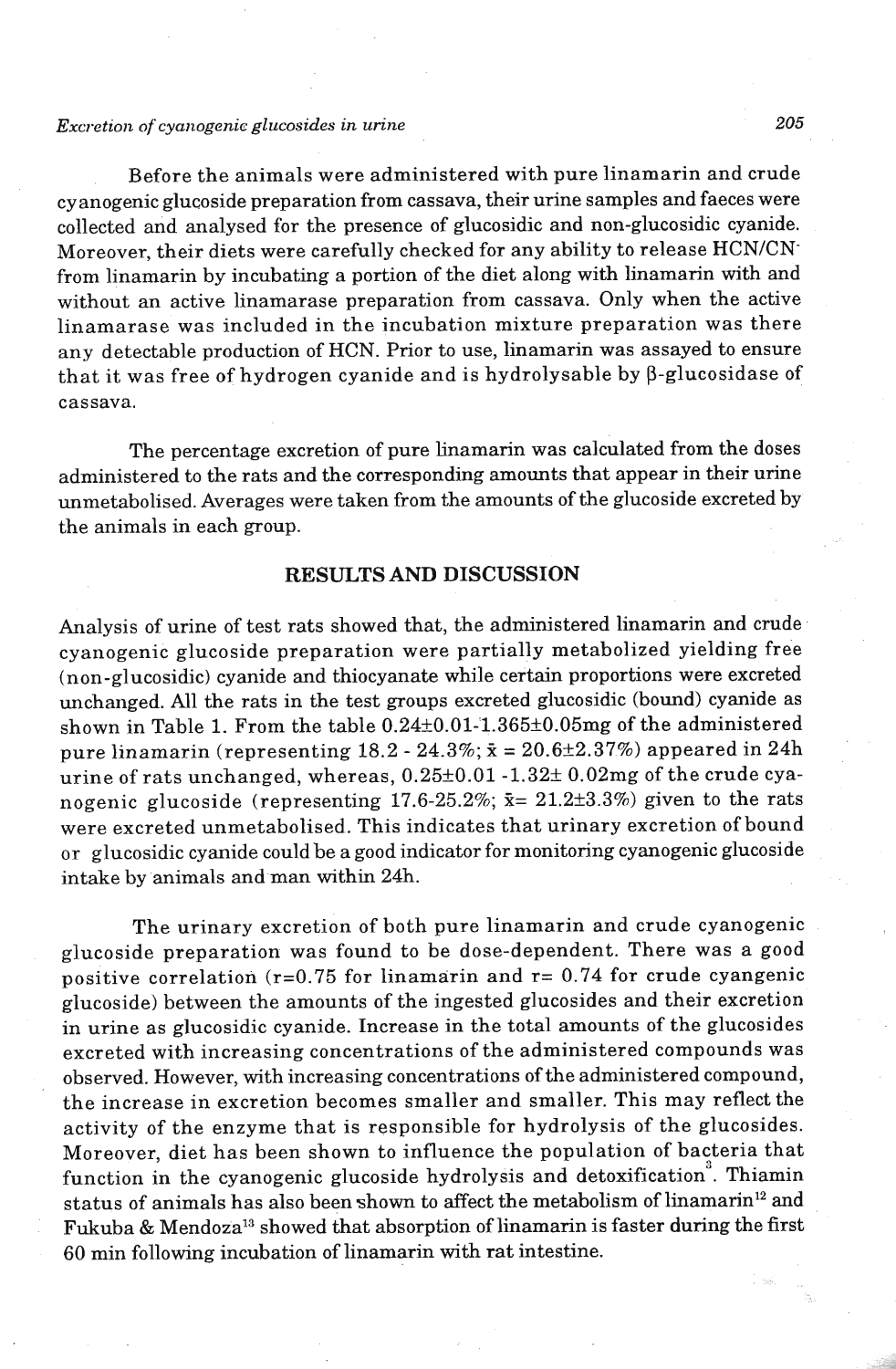| Table 1:                                                           | urine samples.                     |                                                                                     |                                                                 | Relationship between administered cyanogenic glucosides and the excreted unchanged compounds in 24h |                                                     |
|--------------------------------------------------------------------|------------------------------------|-------------------------------------------------------------------------------------|-----------------------------------------------------------------|-----------------------------------------------------------------------------------------------------|-----------------------------------------------------|
| Linamarin dose<br>level mg/100g<br>body wt.                        | animals<br>No of                   | non-glucosidic)<br>Total cyanide<br>excreted (mg)<br>(glucosidic+<br>$Mean \pm S.D$ | Bound cyanide<br>excreted(mg)<br>$Mean \pm S.D$<br>(glucosidic) | (non-glucosidic)<br>excried (mg)<br>Free cyanide<br>$Mean \pm S.D$                                  | excretion of<br>Percentage<br>glucosidic<br>cyanide |
| 1.00                                                               | 6                                  | $0.53 + 0.01$                                                                       | $0.24 \pm 0.01$                                                 | $0.29 + 0.01$                                                                                       | 24.3                                                |
| 2.50                                                               | $\bullet$                          | $0.91 \pm 0.0.15$                                                                   | $0.53 + 0.02$                                                   | $0.39 + 0.02$                                                                                       | 21.0                                                |
| 5.00                                                               | $\circ$                            | $1.40 \pm 0.03$                                                                     | $0.94 \pm 0.05$                                                 | $0.46 + 0.01$                                                                                       | 18.9                                                |
| 7.50                                                               | అ                                  | $1.97 + 0.02$                                                                       | $1.37 + 0.05$                                                   | $0.60 \pm 0.03$                                                                                     | 18.2                                                |
| level mg/100mg<br>glucoside dose<br>$body$ wt $(mg)$<br>Cyanogenic |                                    |                                                                                     |                                                                 |                                                                                                     |                                                     |
| 1.00                                                               | అ                                  | $0.48 + 0.02$                                                                       | $0.25 + 0.01$                                                   | $0.23 + 0.01$                                                                                       | 25.2                                                |
| 2.50                                                               | అ                                  | $1.07 + 0.03$                                                                       | $0.59 + 0.02$                                                   | $0.48 + 0.03$                                                                                       | 23.7                                                |
| 5.00                                                               | అ                                  | $1.52 \pm 0.02$                                                                     | $0.91 \pm 0.01$                                                 | $0.61 \pm 0.02$                                                                                     | 18.3                                                |
| 7.50                                                               | 6                                  | 1.96±0.03                                                                           | $1.32 + 0.02$                                                   | $0.64 \pm 0.03$                                                                                     | 17.6                                                |
| Control                                                            | 6                                  | <b>NS</b>                                                                           | $\mathbf{E}$                                                    | SN                                                                                                  |                                                     |
| $=$ CN*<br>Ш<br>$\mathbf{SN}^*$                                    | Not significanst<br>Not detectable |                                                                                     |                                                                 |                                                                                                     |                                                     |

206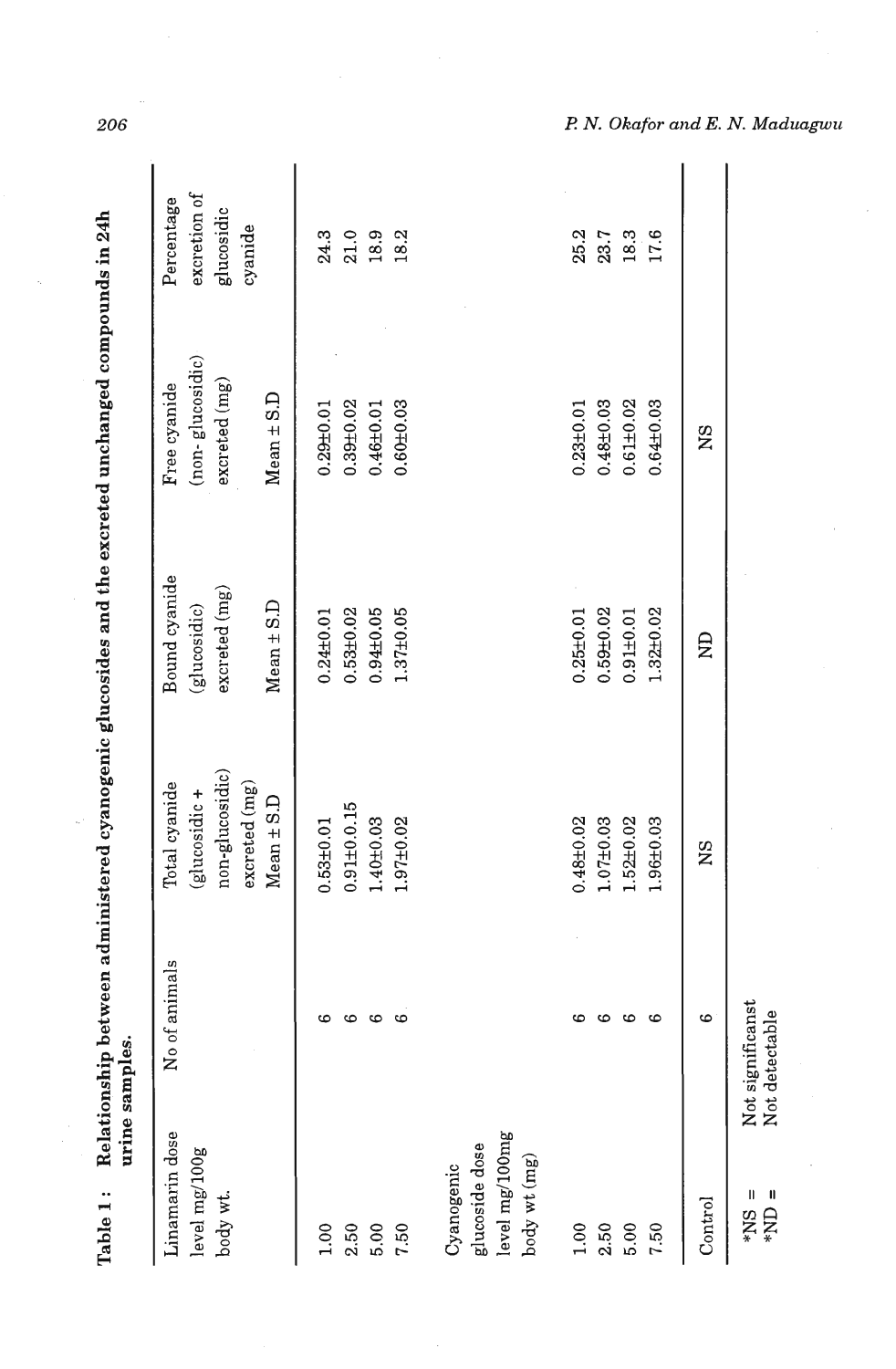# *Excretion of cyanogenic glucosides in urine* $207$

Elevation in the amounts of urinary thiocyanate (cyanide metabolite) excretion by the test animals was observed. Separate administration of 1.0,2.5,5.0 and 7.5mg/100g body.wt of pure linamarin and the crude cyanogenic glucoside preparation resulted in the urinary thiocyanate output of  $0.37 \pm 0.02$ , 1.14 $\pm 0.03$ ,  $2.49\pm0.05$  and  $2.59\pm0.03$ µg for linamarin and  $0.41\pm0.02$ ,  $1.08\pm0.03$ ,  $2.51\pm0.03$ , and  $2.58\pm0.05$  µg for the crude cyanogenic glucoside preparation above the base level in urine.

No detectable amounts of the glucosides were found in the blood or faeces of these rats. Non detection of glucosidic cyanide in the blood and faeces could be that their concentrations in blood and faeces are below the detection limit of the analytical method used. Again, linamarin may be bound to some other compounds making it to be in forms not available for analysis.

Normal urine neither interferes with the hydrolysis of cynanogenic glycosides and the release of HCN formed, nor does it contain substances which in themselves give rise to positive reaction<sup>15</sup>. Thus assaying the extent of cyanogenic glycoside excretion in urine could be a good analytical method for assessing or estimating the intake of cyanogenic glucosides.

The relevance of this study is that it could be applied in estimating the average daily intake of cyanogenic glycosides by animals and man. However, such quantitative relationships have to be established for each species. This is because there are often wide species differences (especially between the rodents and primates) in the metabolism of ingested chemicals.

#### **References**

- 1 Philip T.P. (1974). *Cassava utilization and potential markets*. International Development Research Centre Ottawa IDRC - 020e.
- 2. Conn E.E. (1969). Cyanogenic glycoside. *Journal of Agricultural and Food Chemistry* 17:519.
- **3** Majalr W. (1992). Metabolism and absorption of toxic glycosides by ruminants. *Journal of Range Management.* 45(1): 67 - 71.
- 4. Osuntokun B.O. (1981). Cassava diet, chronic cyanide intoxication and neuropathy in Nigeria, Africa. *World Research of Nutrition and Dietetics*  **36:** 141 - 73.
- **5.** Cruickshank N.K. (1976). Effect of malnutrition on central nervous system and nerves. In: *Hand book of clinical neurology~.* Vol. *28.* Metabolic and deficiency disease of the nervous system Part 2. Elsevier, North Holland Amsterdam pp : 1 - 4.